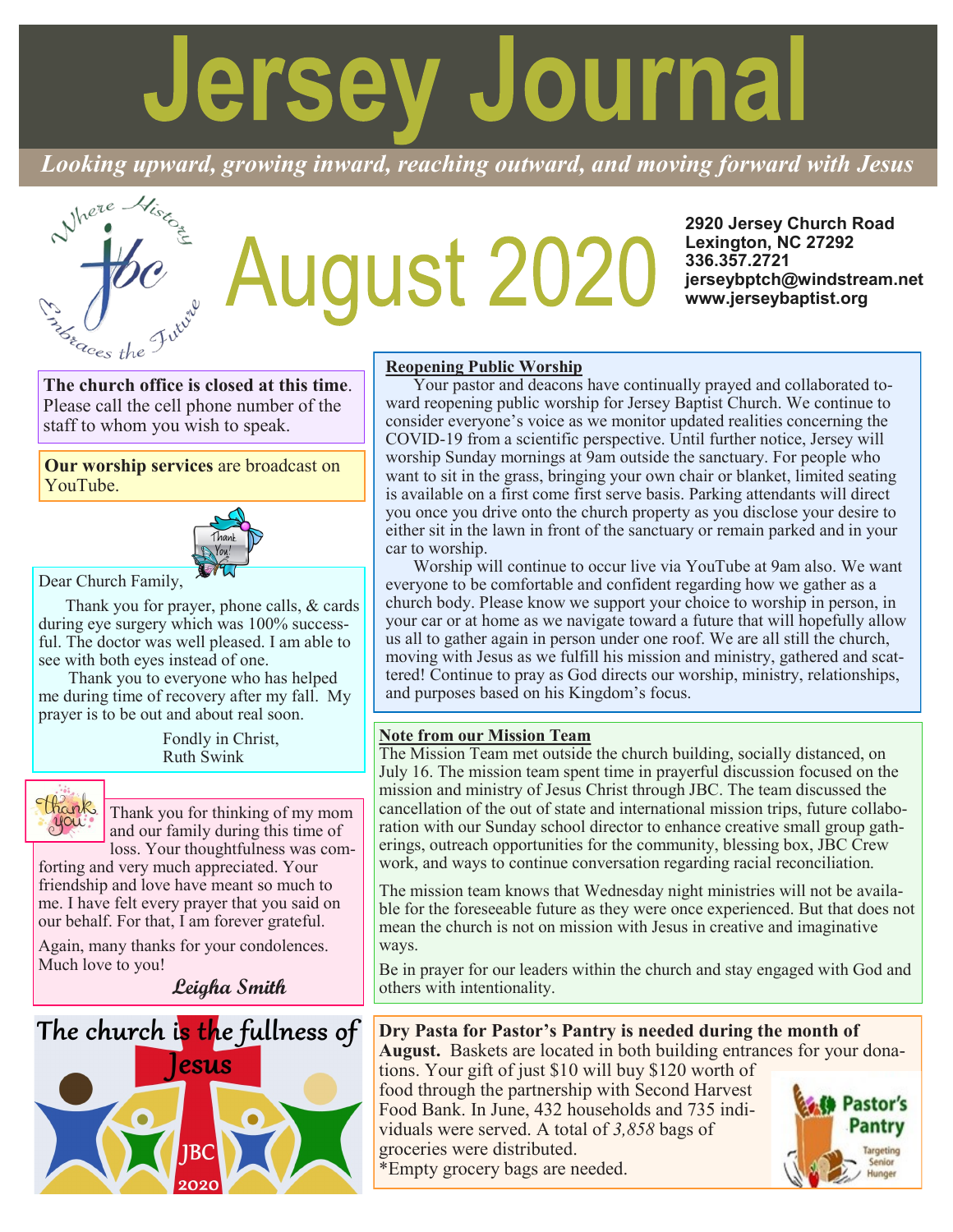# **Pastor's Thoughts**

Have you heard of a false dichotomy? A false dichotomy is when an "either/or" situation is proposed when in fact multiple options exist and reality is too layered and complex to present only 2 options for such a reality to be understood. For example, right now a false dichotomy has emerged that proposes there are only two ways to respond to the Covid-19 crisis: either with "fear" or with "faith."

The coronavirus birthed a complex reality that does not allow for this false dichotomy. When someone operates with caution i.e., social distancing, wearing a mask, or patiently processing how to engage a new reality, some may deem that as a "fearful" approach to life under the new reality covid-19 has birthed. While on the other hand when someone engages reality birthed from the coronavirus with little adjustment compared to life prior to covid-19 some may deem that as a "faithful" approach to life.



Instead of trying to interpret reality as it exists right now and instead of trying to interpret what God is doing now or in the future with an "either/or" approach, find contentment in the fact that you are alive. Scripture teaches us that God's love surpasses knowledge and that the Spirit intercedes for us with wordless groans. In other words, there are times we cannot fully comprehend all of life's experiences nor do we always know what to say.

I hope you will allow the complexities of reality to exist as you prayerfully contemplate how you are experiencing and extending the fruit of the Spirit: love, joy, peace, forbearance, kindness, goodness, faithfulness, gentleness, and self-control.

# **Records**

July (virtual worship) Total tithes & offerings-\$23,390.22

## *Other Monies given in July*

| <b>NC WMU</b>            | 175.00 |
|--------------------------|--------|
| Baptist Men of Jersey    | 24.00  |
| Missions-The Ham's       | 475.00 |
| Pastor's Pantry          | 300.00 |
| Benevolence Fund         | 846.80 |
| Lottie Moon offering-SBC | 50.00  |
| Cemetery Fund            | 260.55 |
| Interest                 | 2.20   |
| Memorial/Jim Vinson/     |        |
| Cemetery Fund            | 100.00 |
| Memorial/Jimmy Hamm/     |        |
| Pastor's Pantry          | 500.00 |
| Memorial/Jimmy Hamm/     |        |
| Missions                 | 30.00  |
| Memorial/Virginia Hill/  |        |
| <b>Missions</b>          | 30.00  |
| Memorial/Ruth Starbuck   |        |
| Missions                 | 30.00  |
|                          |        |
|                          |        |



# **From Megan, our Family Minister**

Hard to believe that summer break is almost over. I hope that everyone has enjoyed this time of rest and the break from school work!

Join us for a FREE movie outside! August 7, we will be hosting Wheels and Reels. Come and watch *Toy Story 4* in your cars or bring a chair or blanket to sit outside socially distanced. We will have FREE popcorn and bottled water for everyone! Invite your friends and family!!

This month the children and youth will be learning the following Bible stories: Nehemiah Seeks God's Forgiveness for Israel, Nehemiah Rebuilds the Wall, Esther Saves Her People, Job Remains Faithful in Suffering.

We are working hard to come up with creative ways for our children to still get a full worship and Sunday school experience. For right now, the children can watch the Bible story on Facebook or YouTube every Sunday at 10:30 am. I will be sending activities for the children to each parent through email. Parents will receive an email containing what the Bible story is about, items that they will need during video, activities that they can do during the week, questions to discuss as a family, and a family guide page.

We are also working on creative ways to minister to our youth. Until further notice youth will meet on Wednesdays at 5 pm. It is so important that the youth have some consistency during this time. It is also important that they have a chance to meet together as a group and be able to all communicate together and right now the only way to do that is through Zoom. These are very unique times that call us to be creative and flexible in ministry. So encourage your youth to be a part of the Zoom calls. I also want to encourage you to have your youth watch the Sunday school lessons that I will post on YouTube on Sunday mornings, even though they are geared toward the children, it is still the same lesson that the youth would learn in Sunday school. I will be emailing parents weekly and be sending a few different things. Make sure you are reading the emails because they are full of information.

I look forward to seeing everyone very soon! Be praying for our children and our youth as they try to process all that is going on. Pray for teachers and school staff as they try to navigate during these uncertain times. Pray that they will trust God during these uncertain times.

# **Week of Prayer for the North Carolina Missions Offering Aug. 30—Sept. 6, 2020** Please join in a special prayer emphasis for NCMO and ministries it supports in the week leading into September. "Compelled by Love" is the theme for this year's North Carolina Missions Offering (NCMO) and is based upon 2 Corinthians 5:14, which says "For Christ's love compels us, since we have reached this conclusion: If One died for all, then all died" (HCSB). The NCMO supports a variety of ministries that declares and displays the gospel by sharing the love of Jesus in word and deed. The offering is allocated by percentage to Baptists on Mission (41%), church planting (28%), mission camps (15%), associational projects (10%) and mobilization ministry projects (6%).



**Congratulations** to Desteni Smith and Johnathon Coble on the birth of a daughter, Rylee Paige, Friday, July 10, 2020. She weighed 6 lbs. 4 ozs. & 19 inches long.

Her maternal grandmother is Lynn Motsinger Smith.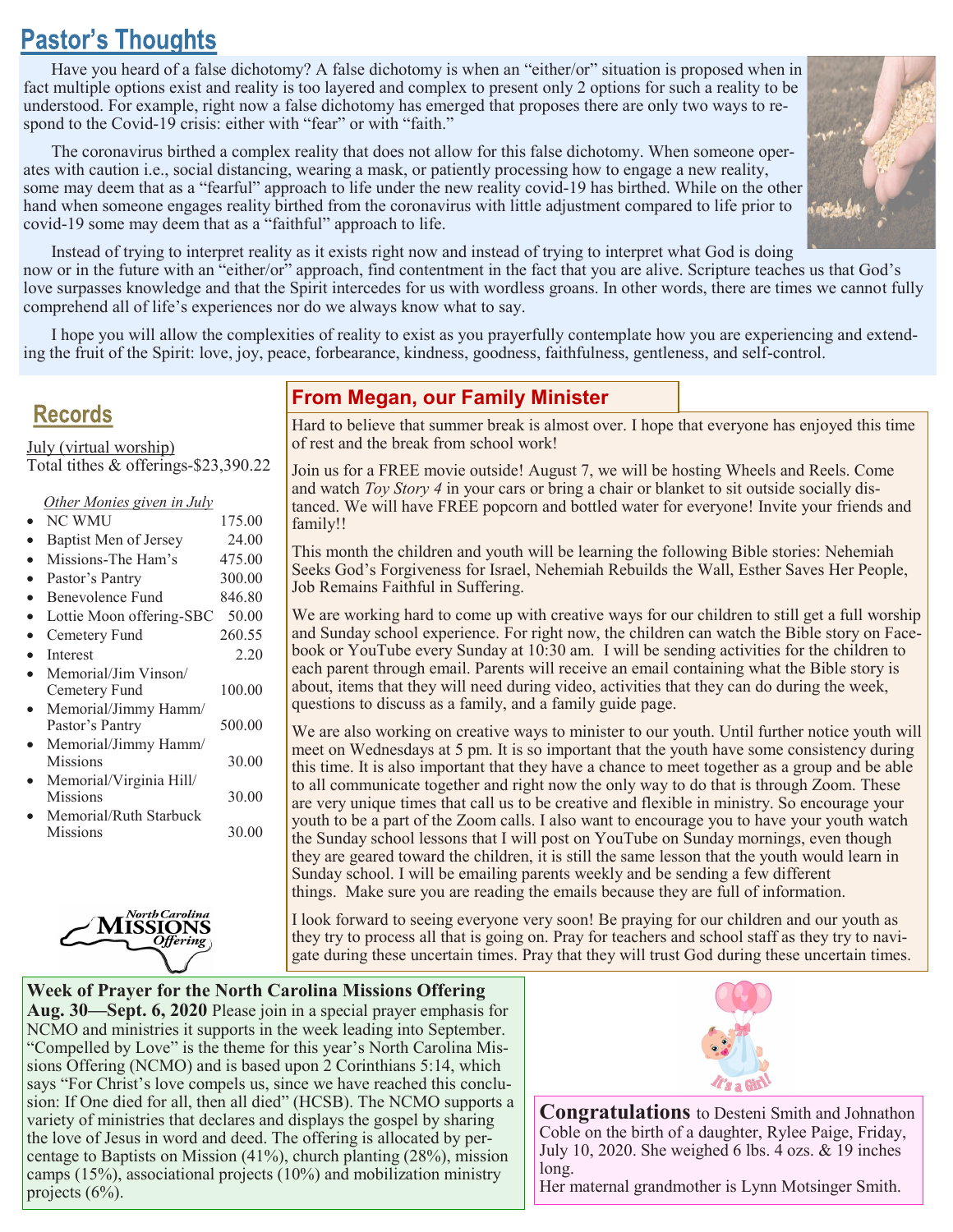# **Sermon Series**

August 2 "The Writing Was on the Wall" Scripture: Jeremiah 2:1-13

August 9 "Personal Accountability" Scripture: Jeremiah 7

August 16 "How Do you Define Exile" Scripture: Jeremiah 29:1-4

August 23 "Acceptance and Action" Scripture: Jeremiah 29:5-7

August 30 "True Peace and Prosperity" Scripture: Jeremiah 29:7-10

### **George Benner 919-703-7723**

Bobby Lanning Family Brian Lewis Family Malcolm Myers Family Mike Myers Family Roger Myers Family Chris Myers Family Mildred Smith Edith Myers Elliott Smith Family Sue Voyles Logan Ikner Adam Butler

# **Patrick Cash**

**336-225-1705** Lester Darr Family Sydney Skeen Family Bobby Joe Owen Family Charles Myers Family Bryan Shaw Carl Lemly Family Dolly Lemly Josh Koontz Family Andy Barbee Family George Benner Family Trey Brown

### **David Shields 336-906-5683**

Carey Sharpe Family David Smith Family Reid Smith Family Robert Sturdivant Family Charlotte Dougan Barbara Trexler Gwen Lanning Cindy Grentzinger Family Dan Kalabon Family Clegg Yarbrough Family Dawn Shields Poole Cindy Todd

# **Dan Deviney**

**704-608-9310** Aline Lyon Susan Gustafson Family Ruth Trexler Roger Hand Terry Trexler Family Keith Weaver Family Kristi Louya Family Betty Hammond Barbara Chapman Rick Myers Family Tony Asbury Family

# **Roger Collett**

**336-669-1528** George Beeker Family Ruth Swink Sandy Yarborough Family Gerald Moyle Family David Penninger Family Glenn Penninger Family Paul Penninger Family Thomas Penninger Family Shannon Leonard Family Buford Blankenship Family Tommy Jolly Family

### **Andria Smith 336-240-7987**

Gene Fritts Family Lester Floyd Family Erma Griffin Ann Bowman Family Keith Owen Family Levi Tait Family Matt Riggsbee Family Tracie Getty Phillip Gregory Family Jean Reid Nicki Hedrick Family Sharon Kepley Family

### **Terry Trexler 336-357-6441**

Kelvin Langley Family Eddie Motsinger Family Bill Smith Family Kevin Wattenbarger Family Anderson Everhardt Family Lynn Smith Family David Shields Family

# **Biblical Recorder/Nurturing Faith Periodicals**

If you wish to continue or cancel your monthly *Biblical Recorder* or bimonthly *Nurturing Faith* magazine, please call the church office. If you would like to be added to receive one of these, please call the church office.

**The Sharpe Reunion** will not be held this year in September. The officers elected to call off this meeting until next year due to COVID-19.

# **Deacon Family Ministry**

Mike Walser Family Gail Sewell Carol Teeter Amy Everhart Family Sandra Pickett

# **David Penninger**

**336-462-4108** Tommy Trantham Louise Lookabill Gerry Lookabill Family Greg Dickens Family Lindsay Smith Family Robert Smith Family James Smith Family Pat & Cole Dunning Brenda B. Smith Brent Lookabill Family

### **Keith Owen 336-963-3063**

Sammy Shoaf Family Peggy Owen Anna Miller Family Eric Mainess Family Wallace Glenn Family Michael Glenn Tina Coggin R L Williams Family Jr. Walker Family Zack Yontz Family Gary Yontz

# **Mike Walser**

**704-479-5813** Connie Carrick Roger Collett Family Jonathan Milner Family James Baker Family Frances Koonts Gray Koonts Jakie Koonts Family Pat Hollifield Timothy Penninger Family Carolyn Tutterrow Family Carol Hughes Family

# **Tim Trantham 336-596-0638** Patrick Cash Family John Willis Family Barbara Mason Family Randy Smith Family Jimmy Hamm Don Leonard Family

Ralph Randall Family Alice Koontz Family Sarah Musik Family Stacy Bowden Family

# **Wendy Lewis**

**336-239-1018** Earl Adams Family Leroy Lemly Sheila Trantham Kevin Pennington Family Rachel Shaw George Smith Family Bob Ketchie Carrie Leonard Family Eric Snider Family Grant Snider Family Jared Hager Family Peggy Hilton

### **Kevin Wattenbarger 336-309-2584**

Dan Deviney Family Marshall Parsons Family Robbie Young Family Eddie Smith Phillip Workman Family Darlene Barneycastle Tim Trantham Family Thomas Trantham Family Roger Hilliard Family John Wall Family Ben Ribelin Family Trisha Vinson

# church staff

# Pastor

Reverend Dr. Matt Riggsbee tmriggsbee@gmail.com 919-523-7177 Family Minister Reverend Megan Hager gantmegan08@gmail.com 704-840-5455 Ministry Assistant Pam Shoaf jerseybptch@windstream.net Church 336-357-2721

# **Mission Statement**

Looking upward, growing inward, reaching outward, and moving forward with Jesus

## **Vision Statement**

We desire to be a community of believers that loves God and others by connecting



# couraging, adapting, and being equipped to accomplish God's will.

**Top 5 Values of JBC**

people to Jesus. We strive to grow God's kingdom by loving, serving, en-

- **Worship & Bible Study**
- **Unity**
- **Generosity**
- **A Welcoming Spirit**
- **Loving, Serving, & Supporting our community and each other**

# **Top 5 Priorities of JBC**

- **Worship & Bible Study**
- **Community Ministry & Missions**
- **Pastoral Care**
- **Ministry with and to families**
	- **Informal Social Discipleship**

# **Addresses**

Vicki Voyles, stationed in Korea. PSC 400 Box 6813 APO AP 96273 (Regular postage applies)

**The Hams** *(Justin, Angie, Austin, Cayla Ham)* **Ave de la citadelle 73 5100 Jambes, Belgium**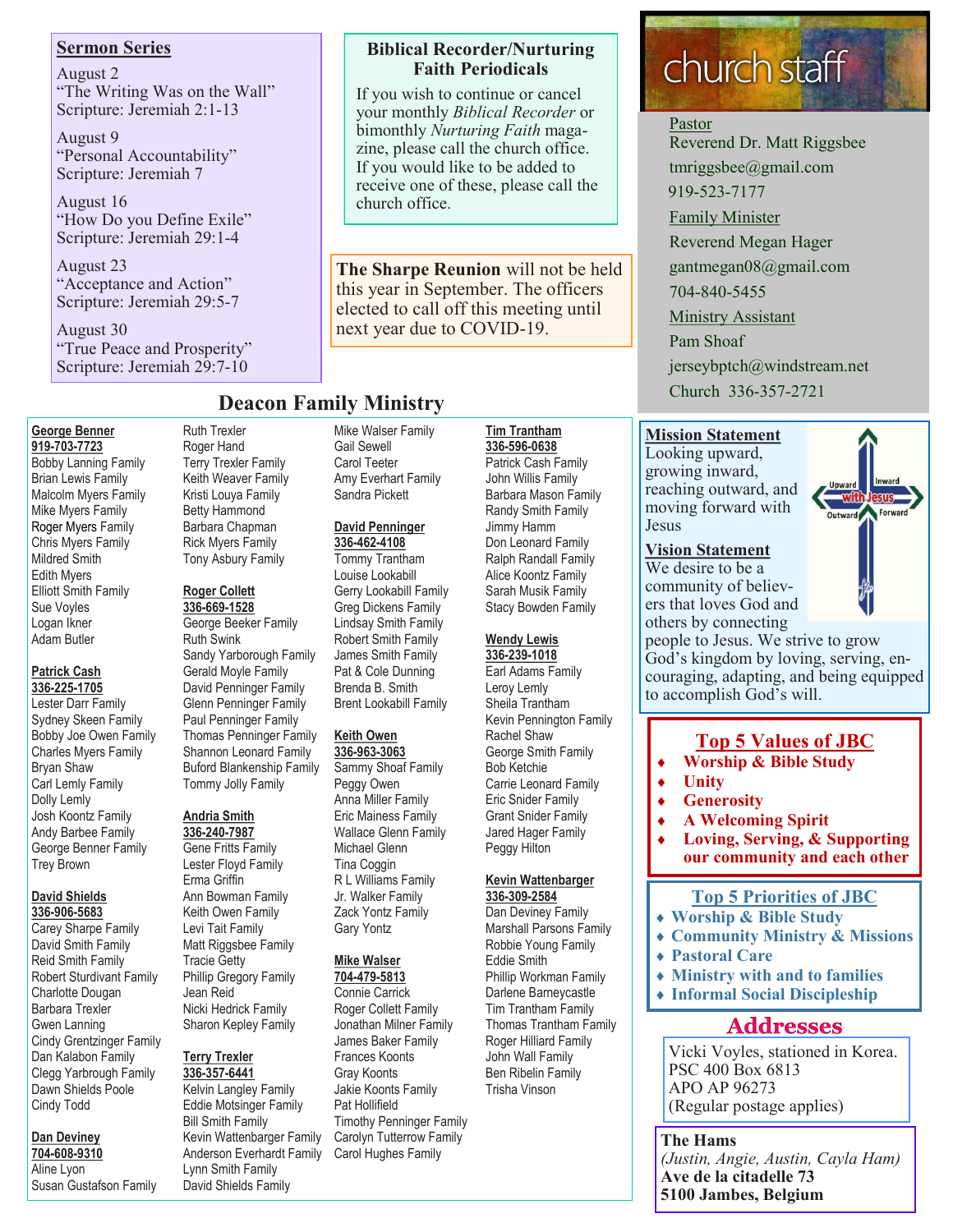| ma00:6<br>Outdoor Worship Service<br>YouTube live<br>30 | ma00:6<br>Outdoor Worship Service<br>YouTube live<br>23 | ma00:6<br>Outdoor Worship Service<br>YouTube live<br>$\overline{9}$ | ma00:6<br>Outdoor Worship Service<br>YouTube live<br>ی | ma00:6<br>Outdoor Worship Service<br>YouTube live<br>Z  | Regularly Scheduled Sunday -<br>1 <sup>st</sup> Sunday's-             | <b>SUNDAY</b>    |                              |
|---------------------------------------------------------|---------------------------------------------------------|---------------------------------------------------------------------|--------------------------------------------------------|---------------------------------------------------------|-----------------------------------------------------------------------|------------------|------------------------------|
| $\overline{3}$                                          | 24                                                      | <b>Back to School</b><br>17                                         | $\overline{\bullet}$                                   | $\tilde{\mathbf{z}}$                                    | 5:30pm-6:30pm Finance Committee Meeting                               | MONDAY           |                              |
|                                                         | 25                                                      | $\overline{\mathbf{8}}$                                             | $\Xi$                                                  | 4                                                       |                                                                       | TUESDAY          | ERSEY BAPTIST CHURCH         |
|                                                         | 26                                                      | $\overline{6}$                                                      | $\overline{5}$                                         | <b>UT</b>                                               | 5:30pm-6:30pm Chancel Choir Practice<br>6:30pm-8:00pm Deacons Meeting | <b>WEDNESDAY</b> | S<br><b>CALENDAR</b><br>2020 |
|                                                         | 27                                                      | $\overline{0}$                                                      | $\mathbf{13}$                                          | $\bullet$                                               |                                                                       | THURSDAY         |                              |
|                                                         | 28                                                      | $\mathbf{L}$                                                        | $\overline{1}$                                         | outside<br>church<br>Movie<br>night<br>10:30<br>$8:30-$ |                                                                       | <b>FRIDAY</b>    |                              |
| Collecting Dry<br>Pasta for Pas-<br>tor's Pantry        | 29                                                      | 22                                                                  | $\overline{5}$                                         | $\infty$                                                | 6pm Feeding Homeless<br>Tim Trantham & Deacon<br>Families             | SATURDAY         |                              |